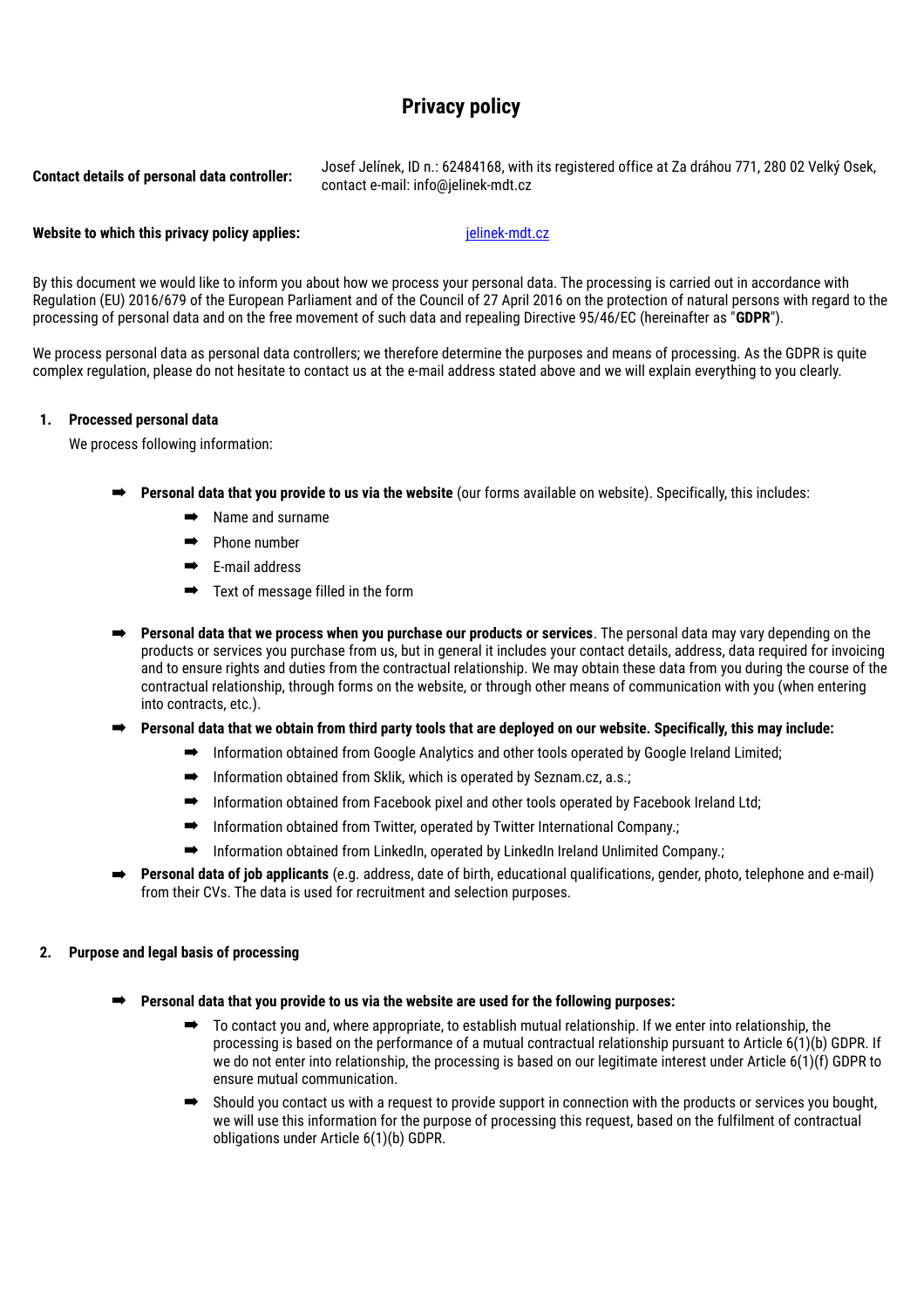- ➡ If you are a job applicant, we will process your personal data sent in CVs and other documents related to recruitment for the purpose of the selection process and the establishment of any employment relationship pursuant to Article 6(1)(b) GDPR. We may retain the personal data for a reasonable period of time after the end of the selection procedure, in case the position becomes vacant or we wish to offer you a similar position in our company. We will be happy to provide you with more detailed information about processing in connection with recruitment during the selection process.
- ➡ **We process personal data connected with your purchase of our products or services from us specifically for the purpose of providing you with our products or services**. The legal basis is the performance of mutual contractual obligations under Article 6(1)(b) GDPR. At the same time, we need to protect ourselves in case of litigation and in case of claims that may be made to us by public authorities and you, therefore we will process personal data on the basis of our legitimate interest according to Article 6(1)(f) GDPR. We may also be required by law to store your personal data for a certain period of time. In that case, will process personal data on the basis of compliance with our legal obligations under Article 6(1)(c) of the GDPR.
- ➡ **We may use the personal data we collect from third party tools deployed on our website or from our own deployed tools for different purposes and it will always depend on which tools we are currently using**. These may be tools that help us with analytics on our website, measuring traffic, recording your activity, etc. However, we most often use tools for analytics and to find out how you use our website or how many people visit our website. The legal basis for this will be our legitimate interest in improving our goods and services and website according to Article 6(1)(f) GDPR.
	- ➡ The tools used are in most cases based on so-called cookies that are stored in your browser. A specific list of cookies can be found in the information bar that is placed on the website when you access it. We will require your active consent to store cookies.

**We process your personal data in accordance with this policy on the basis of the performance of a mutual contract or your request, on the basis of the performance of our legal obligations, on the basis of our legitimate interest or on the basis of your consent (if any) given for specific processing**. We will always assess whether your consent is required before using information for a purpose not set out in this policy. If so, we will inform you and ask for your consent. If consent is not required, we will inform you in advance of the new purpose of processing.

You may receive an e-mail from us. If this e-mail is related to the provision of our services or goods or is related to answering an enquiry you have made via our forms, we do so on the basis of a contractual relationship or our legitimate interest.

# **3. Who has access to your personal data**

Our company cares about the protection of your personal data, so we only pass on personal data to third parties for the above stated purposes and only to the extent necessary.

The following recipients have access to your personal data:

- state authorities in accordance with our legal obligations, in particular the Financial Administration of the Czech Republic and the Czech Social Security Administration, or other authorities for the defence of legal claims, or on the basis of an official request sent to us;
- ➡ company managing our website and web analytics tools.
	- providers of server, web, cloud or IT services:
		- ➡ Wordpress, SiteGround Spain S.L.
- providers of accounting services:
	- ➡ External accountant with its registered seat at Czech Republic.
- providers of legal services:
	- $\rightarrow$  External law firm with its registered seat at Czech Republic.
- $\rightarrow$  our staff, who work on the basis of a cooperation agreement;

If you would like to know with who your personal data is shared with, please e-mail us at our e-mail address and we will provide you with this information. In the event that we use providers located in third countries, we will only transfer personal data under appropriate safeguards required for the transfer.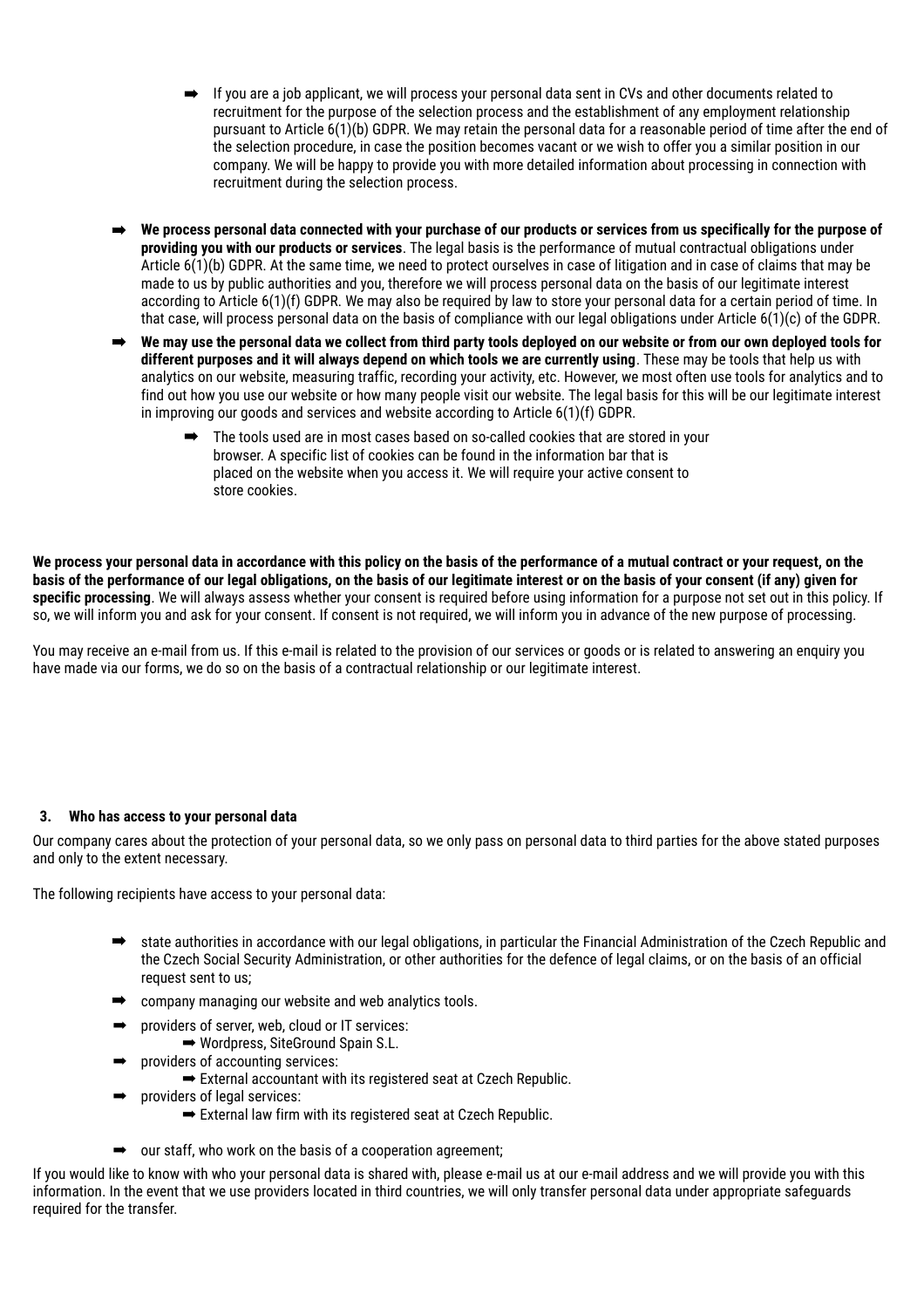# **4. Cookies**

Cookies are small data files that websites store on your computer or mobile device when you browse our website. We then use these files to collect information, for example, to find out what pages you are viewing, to customize the advertising you see to your preferences, or simply to ensure that our website works.

## **We use cookies for these purposes on our website:**

- analytics purposes;
- marketing purposes:
- providing functionalities that are not necessary for displaying the website and providing other services;

We may also use so-called technical cookies on the website to ensure that the website works as intended or to record whether or not you have consented to cookies. Unfortunately, there is no way to refuse the use of these cookies.

However, in addition to technical cookies, we also use other cookies for the purposes listed above. All of these cookies are only stored with your consent, and for each of these purposes separately. If you choose to consent to only certain cookies according to your consent settings, those cookies for which you have not consented will not be activated. You can also withdraw your consent at any time by changing the settings according to the relevant button on the website. However, the withdrawal of consent does not affect the lawfulness of the processing prior to its withdrawal. In other words, until you withdraw your consent, the use of cookies is legitimate.

## **We use these tools in connection with cookies:**

- ➡ Google Analytics and other tools from Google Ireland Ltd, Google Building Gordon House, 4 Barrow St, Dublin, D04 E5W5, Ireland. Further information: https://policies.google.com/technologies/cookies?hl=cs.
- ➡ The Sklik tool from Seznam.cz, a.s., with registered office at Radlická 3294/10, Smíchov, 150 00 Praha 5, typically stores the sid cookie and related cookies. Further details can be found here: https://o.seznam.cz/ochrana-udaju/personalizace-obsahua-reklamy/vyuzivani-cookies/.
- ➡ Facebook pixel and other tools from Facebook Ireland Ltd., 4 Grand Canal Square Grand Canal Harbour Dublin 2 Ireland. Further information: https://www.facebook.com/policies/cookies/.
- ➡ Tools from LinkedIn Ireland Unlimited Company, based at Gardner House, 2 Wilton Pl, Dublin 2, D02 CA30, Ireland. Further information: https://cz.linkedin.com/legal/l/cookie-table?#thirdparty.
- ➡ Tools from Twitter International Company, based at One Cumberland Place, Fenian Street, Dublin 2, D02 AX07 Ireland. Further information: https://help.twitter.com/en/rules-and-policies/twitter-cookies and here: https://cdn.cms-twdigitalassets.com/content/dam/help-twitter/rules-and-policies/cookie-description-lists/cookiedescription-list-en.pdf.

Should any of the tools listed above involve the transfer of personal data to a territory outside the EU, such transfer is based on appropriate safeguards (in particular standard contractual clauses and additional measures taken) or on an adequacy decision.

## **Cookies description:**

| Name of cookies                          | <b>Retention period</b> | <b>Purpose</b>                                                                                                                      | <b>Type</b> |
|------------------------------------------|-------------------------|-------------------------------------------------------------------------------------------------------------------------------------|-------------|
| elementor                                | forever                 | The cookie is used by the WordPress site theme. It allows<br>the site operator to implement or modify site content in<br>real time. | technical   |
| cookielawinfo-checkbox-<br>necessary     | 1 year                  | The cookie set by the GDPR Cookie Consent plugin is used<br>to record the user's consent to technical cookies.                      | technical   |
| cookielawinfo-checkbox-<br>analytics     | 1 year                  | The cookie set by the GDPR Cookie Consent plugin is used<br>to record the user's consent to analytics cookies.                      | technical   |
| cookielawinfo-checkbox-<br>advertisement | 1 year                  | The cookie set by the GDPR Cookie Consent plugin is used<br>to record the user's consent to marketing cookies.                      | technical   |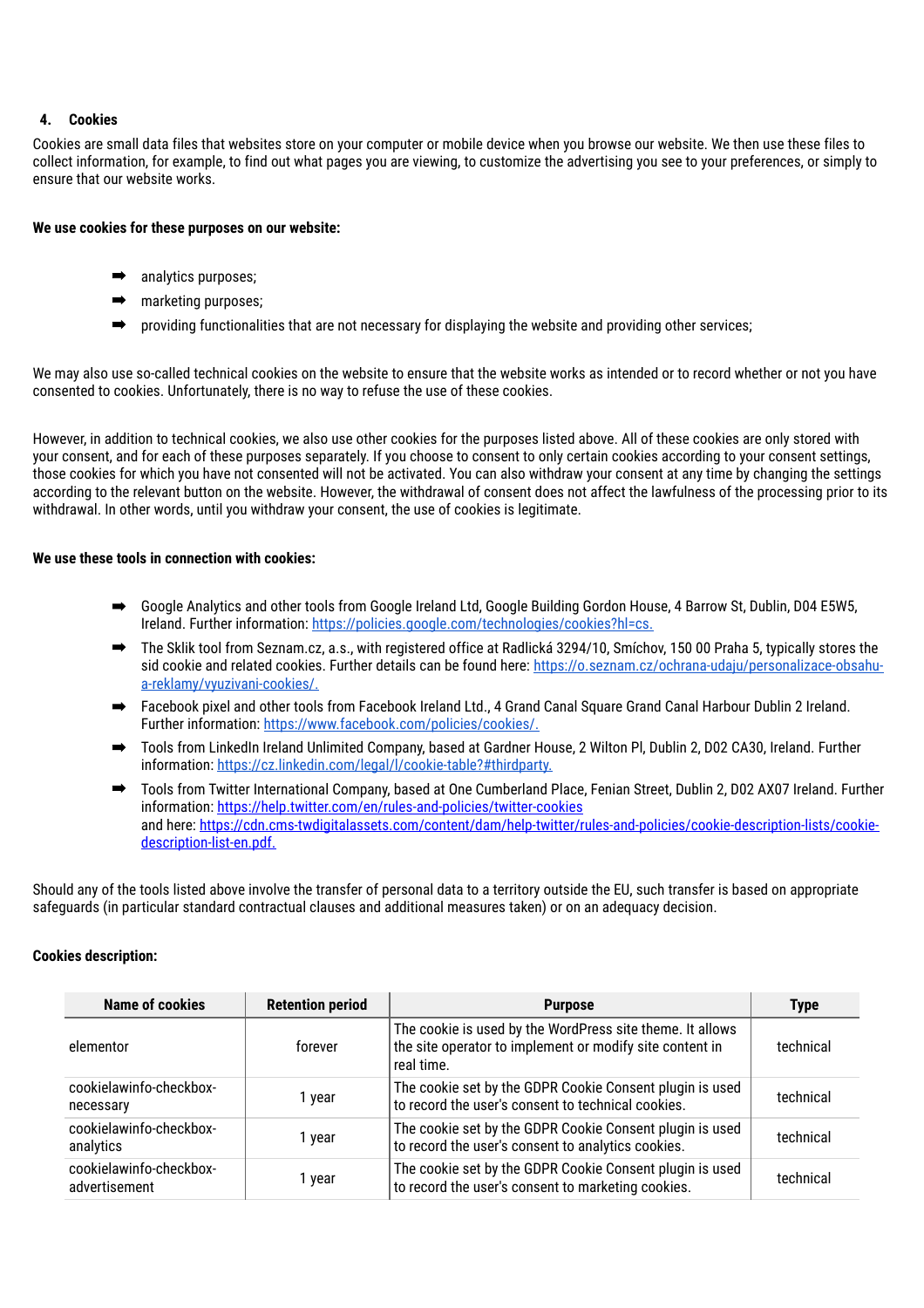| pll_language | 1 year   | The pll_language cookie is used by Polylang to remember<br>the language selected by the user when returning to the<br>website, and also to get the language information when not<br>available in another way.                                                                                                       | technical |
|--------------|----------|---------------------------------------------------------------------------------------------------------------------------------------------------------------------------------------------------------------------------------------------------------------------------------------------------------------------|-----------|
| _ga          | 2 years  | The _ga cookie, installed by Google Analytics, count data<br>about visitor, session and campaign data and also tracks<br>site usage for site analytics reporting. The cookie stores<br>information anonymously and assigns a randomly<br>generated number to recognize unique visitors.                             | analytics |
| _gid         | 1 day    | The _gid cookie installed by Google Analytics stores<br>information about how visitors use the website and also<br>generates an analytics report on the performance of the<br>website. Some of the data that is collected includes the<br>number of visitors, their source and the pages they visit<br>anonymously. | analytics |
| _gat         | 1 minute | A variation of the _gat cookie set by Google Analytics and<br>Google Tag Manager that allows website owners to track<br>visitor behavior and measure website performance. The<br>pattern element in the name of cookie contains a unique<br>identifier for the account or website to which it relates               | analytics |

# **5. Period of storing personal data**

We will only process your personal data for as long as necessary to fulfil the above purposes for which it was collected. The necessary retention period may vary for different types of data in the context of different products and services and therefore the actual retention period will vary. The criteria used to determine the retention period include:

- ➡ How long is personal data needed to provide our products or services and to run our company? This includes activities such as maintaining and improving our products or services, keeping our systems secure and maintaining relevant business and financial records. This is a generally applicable rule and in most cases is the basis for determining how long data is retained.
- → Do you provide us with your data with the expectation that we will keep it until you explicitly want it deleted? If yes, we will keep it for that period.
- $\Rightarrow$  Is this personal data sensitive? If so, it is generally appropriate to use a reduced retention period.
- ➡ Have we established and communicated a specific retention period for a certain type of data? If so, we will certainly never exceed it.
- $\rightarrow$  Have you consented to the extension of the retention period? If yes, we will retain the data in accordance with your consent.
- ➡ Are we subject to legal, contractual or similar obligations to retain data? If so, we will retain the data in accordance with those obligations. Examples include laws governing mandatory data retention, government regulations to retain data related to investigations, or data that must be retained for litigation purposes
- $\rightarrow$  If you receive commercial communications from us, we will continue to send them until you opt-out of receiving them, or for the period specified in the text provided to you when you subscribe or consent to receive them.

# **6. Rights in connection with personal data processing**

You have the following rights in relation to our processing of your personal data:

- ➡ right of **access** to personal data;
- ➡ right to **rectification**;
- ➡ right to **erasure** ('right to be forgotten');
- ➡ right to **restriction** of data processing;
- ➡ right to **object** to processing;
- ➡ right to **data portability**;
- ➡ right to **withdraw a given consent**;
- ➡ right to **file a complaint** with respect to personal data processing.